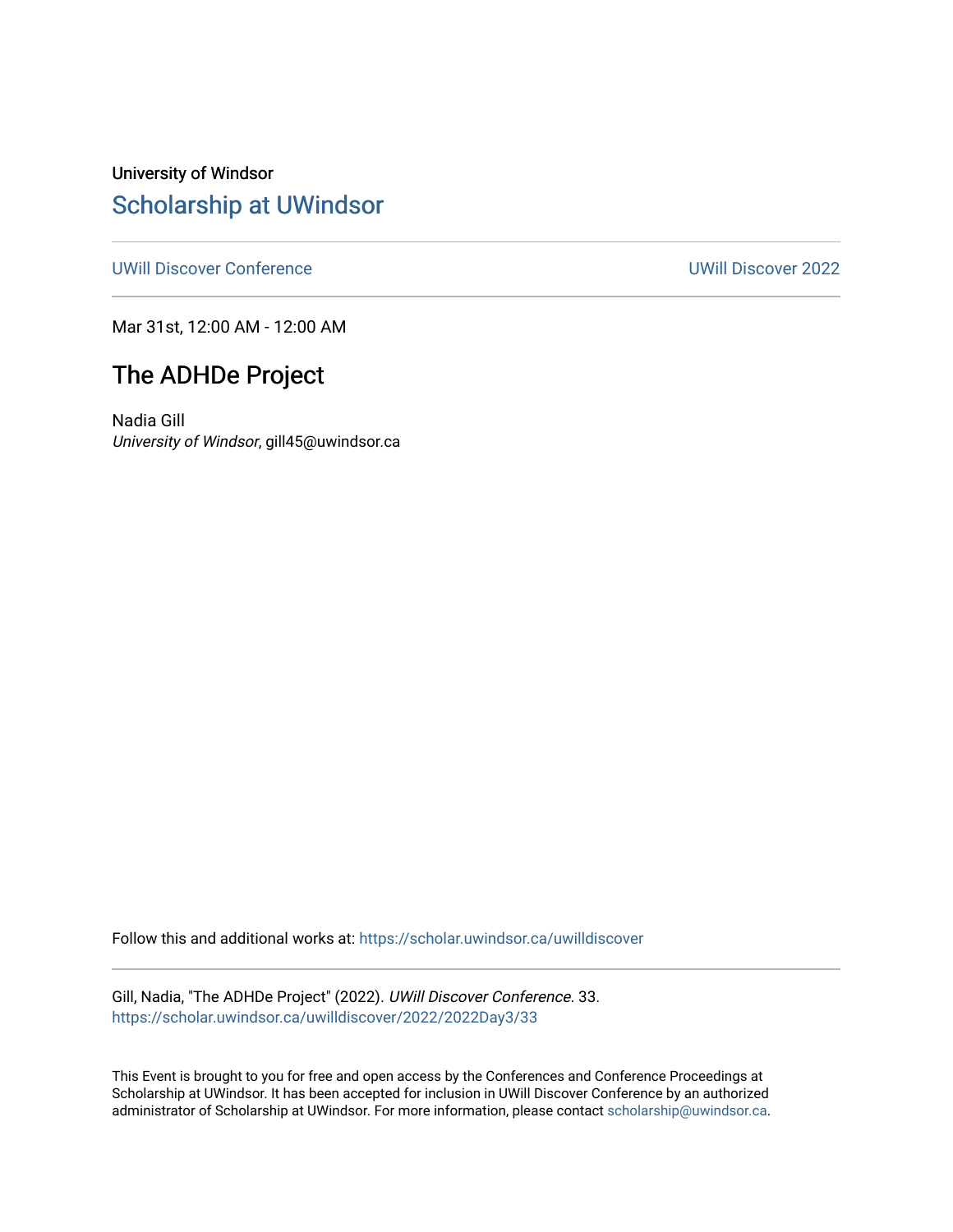# **The ADHDe Project**

Education, Equity, Empowerment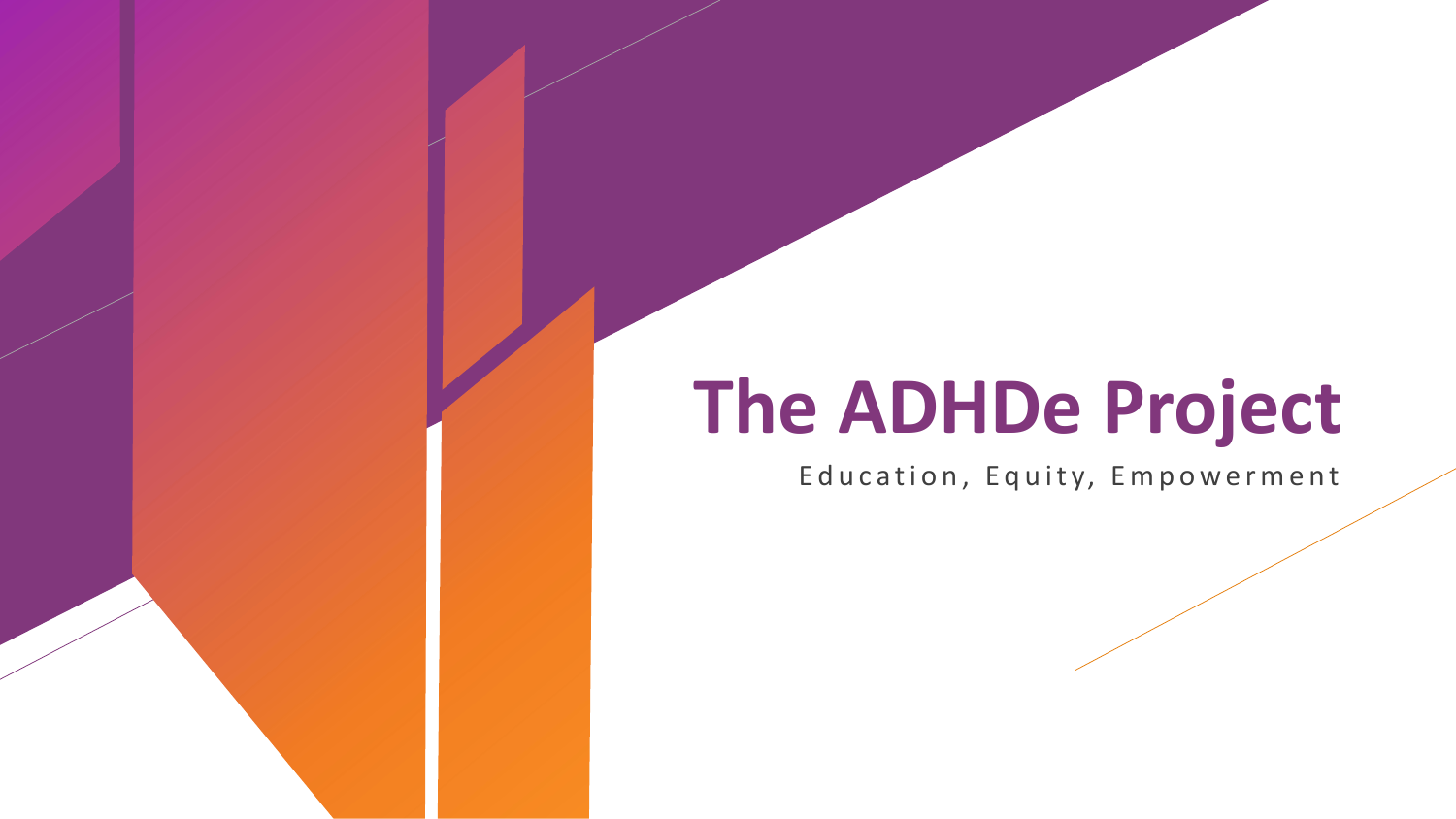### **Accessibility and Neurodiversity**

- Inspired by an Instagram ad for the UWindsor IDeA Competition.
- Started brainstorming about the accessibility barriers that I have experienced.
- Reading and researching about attitudinal barriers.

The Big Three Questions:

- What are the accessibility barriers that exist for people with ADHD?
- 2. How can we work to remove these barriers?
- 3. Why is it important?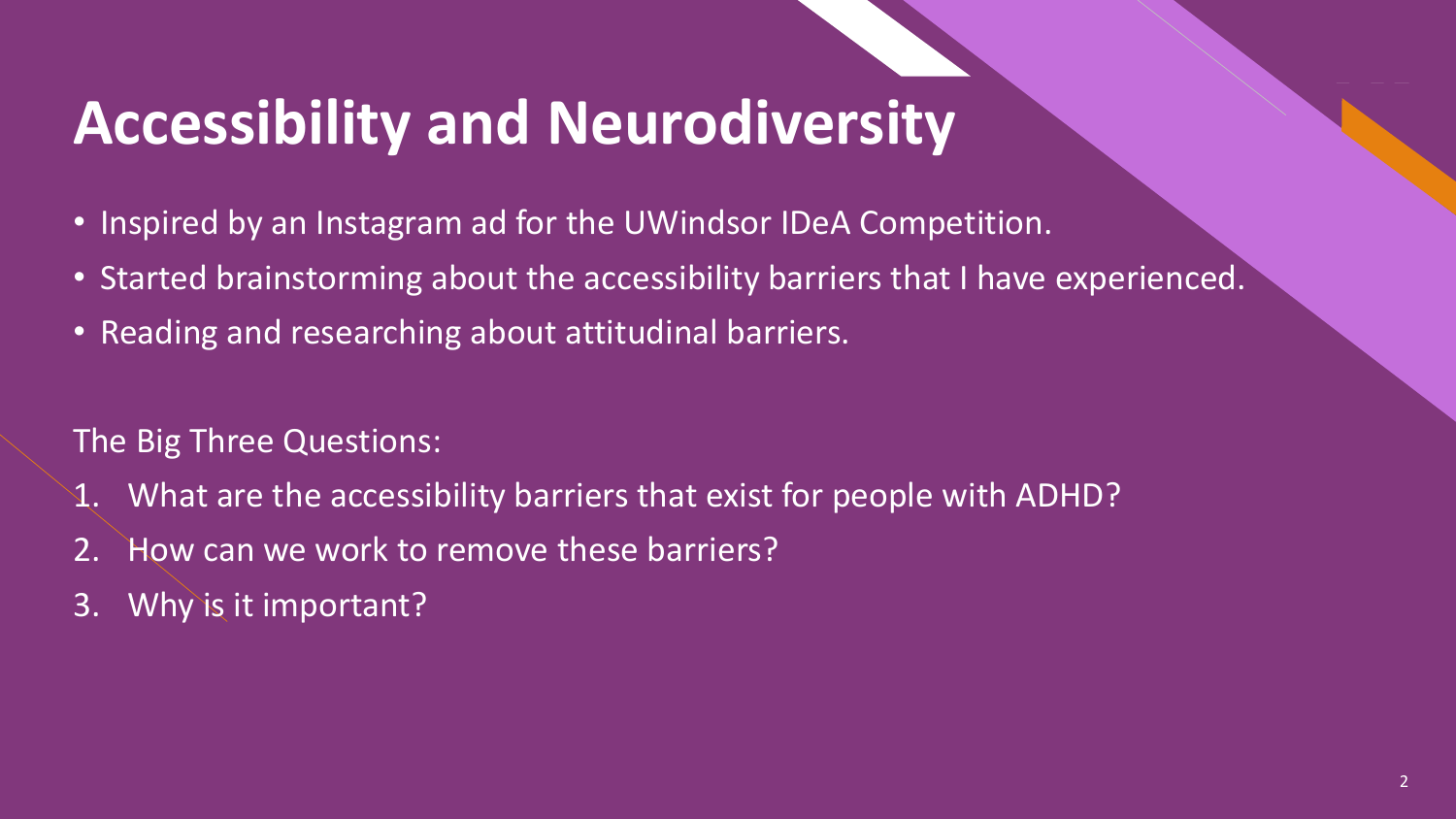#### **The IDeA**

October 2020 - February 2021

- How can we support neurodiverse students and students with ADHD at the PSE level?
- Created by a student with ADHD, for students with ADHD.
- How do we include everyone in the conversation?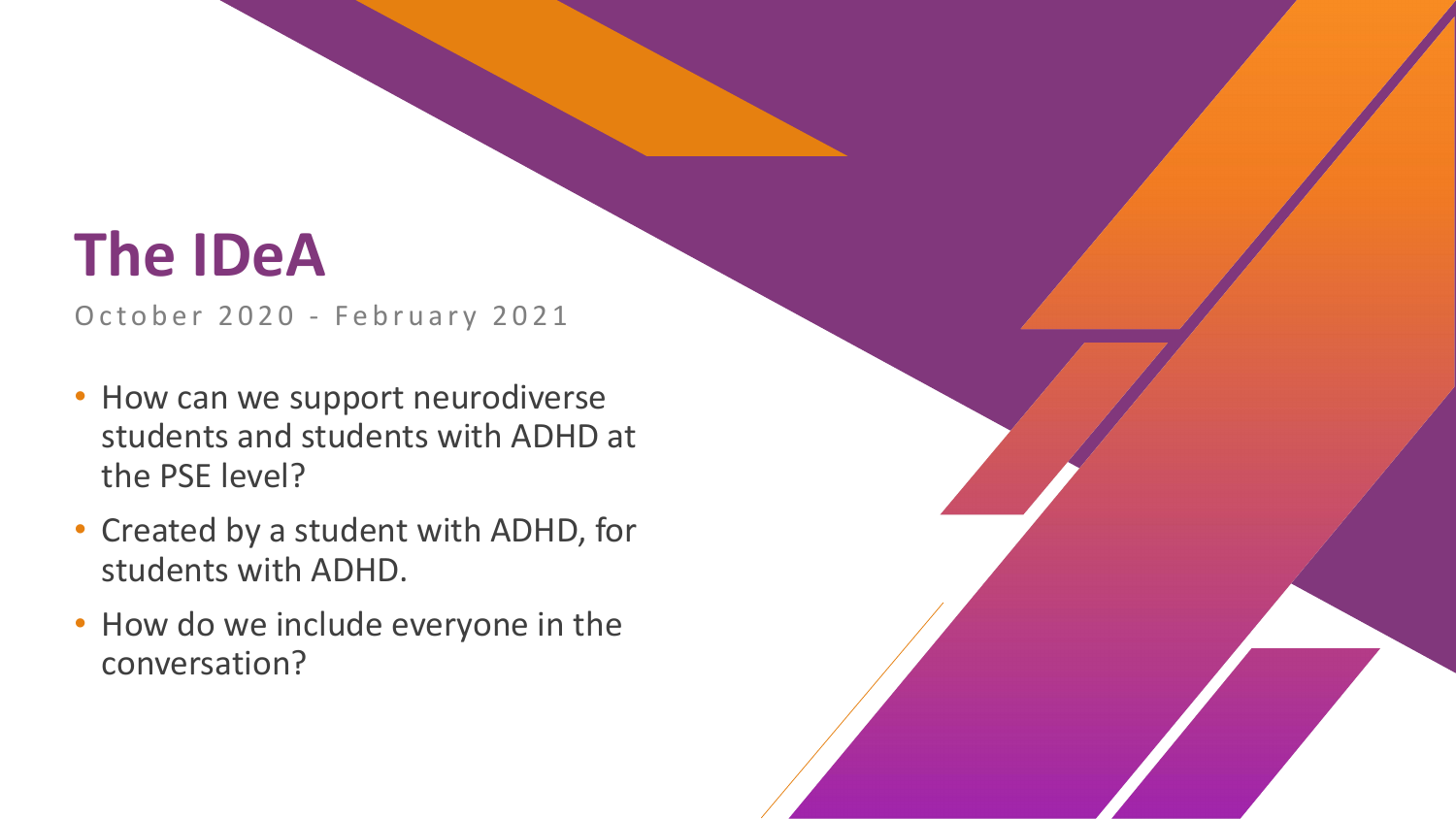#### UWindsor Competition

February 2021

- Balancing my own lived experience with external research .
- Fine tuning the concept and brainstorming some of the basic logistical elements.
- Social Media Campaign, Workshop Series, and Permanent Resources.
- Placing 1<sup>st</sup> at the University level.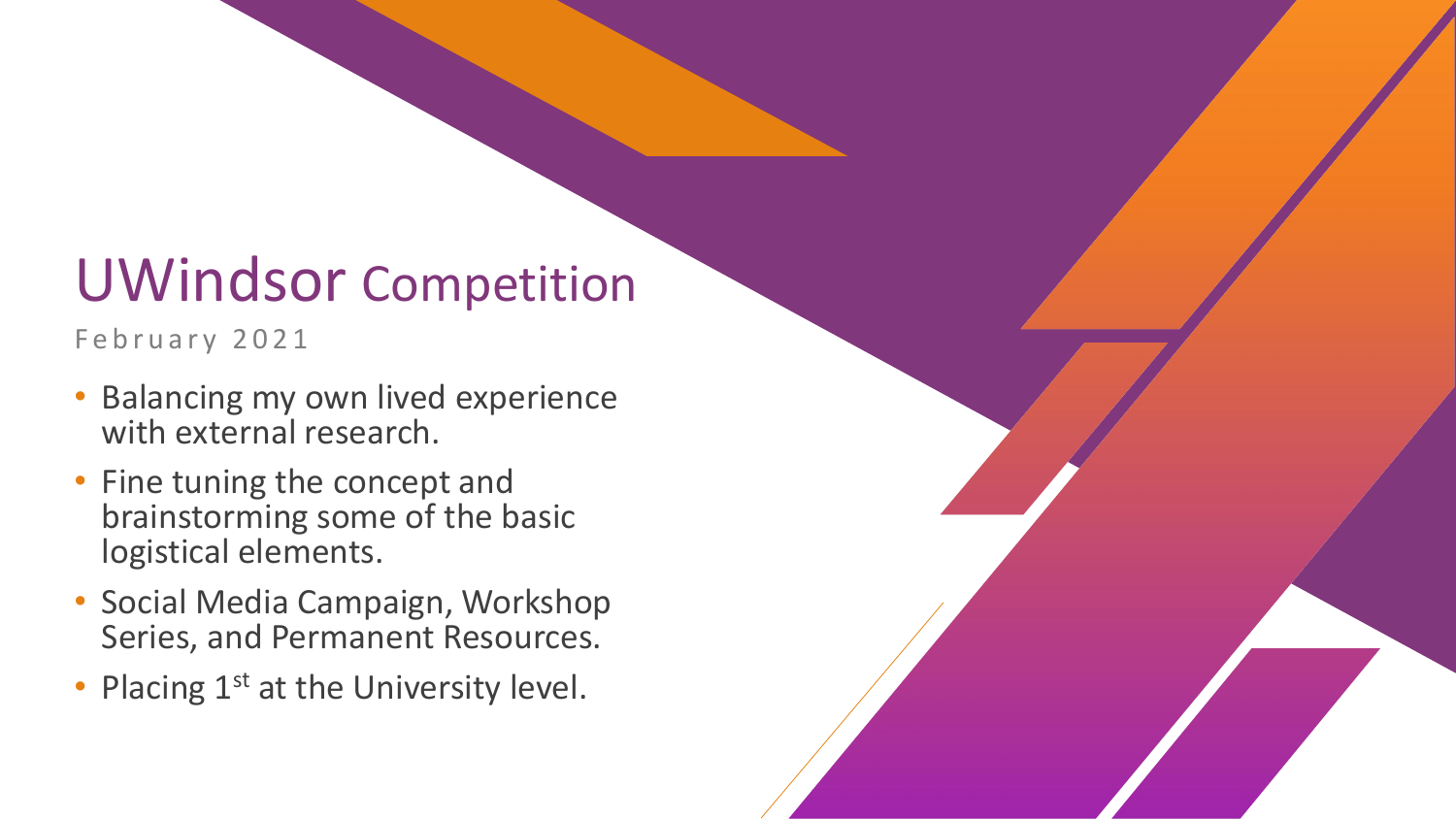#### National Competition

April 2021 – August 2021

- Collaborating with UWindsor faculty and staff to improve and polish my proposal .
- Waiting, waiting, waiting…
- Placed 3<sup>rd</sup> in the Attitudinal Barriers category.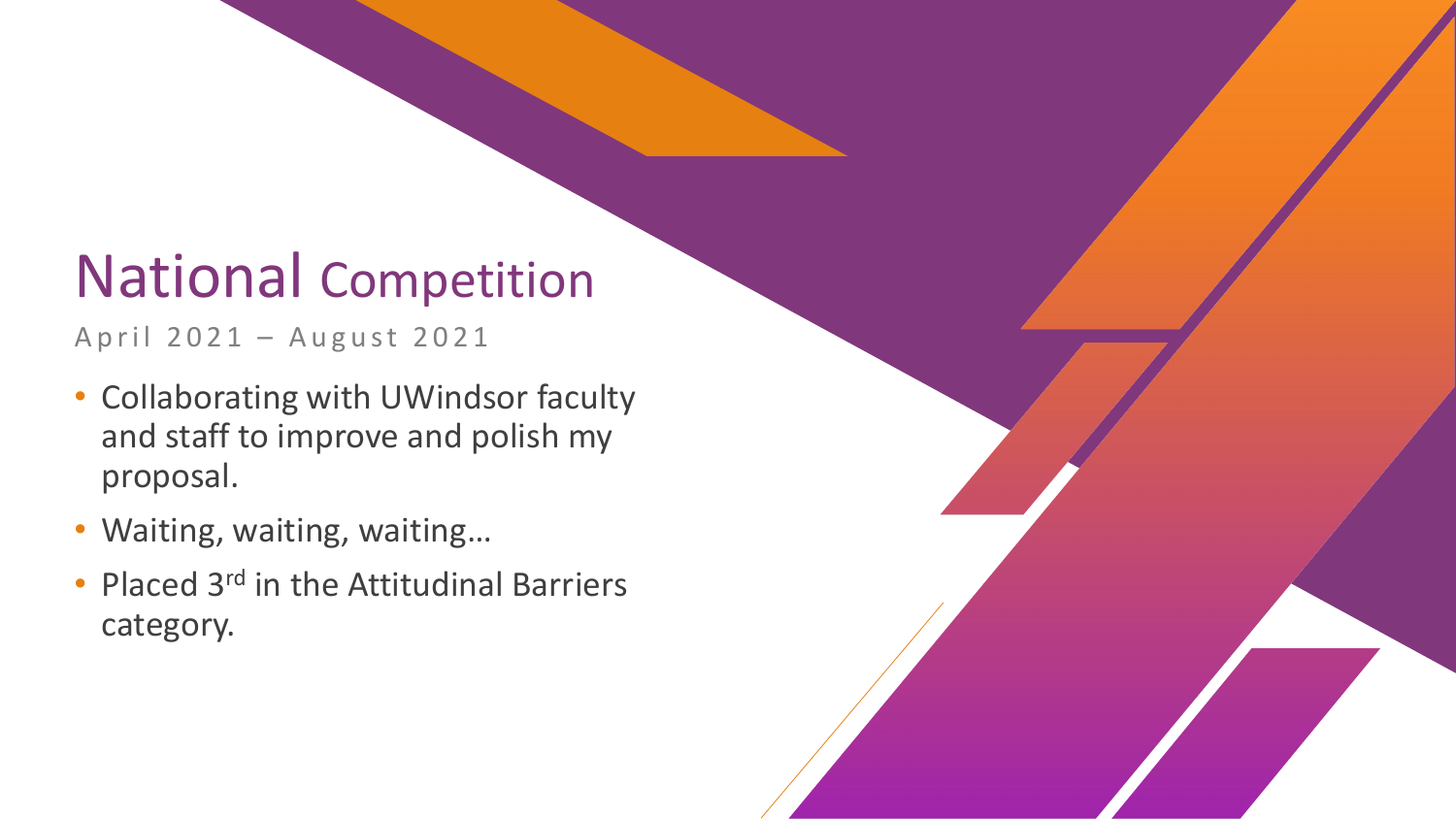#### **EnAbling Change**

March 2021 - December 2021

- How can we turn this project into a reality?
- Incredible support from the OHREA Accessibility Manager, Cherie Gagnon.
- Applying for the EnAbling Change Grant.
- Waiting with crossed fingers!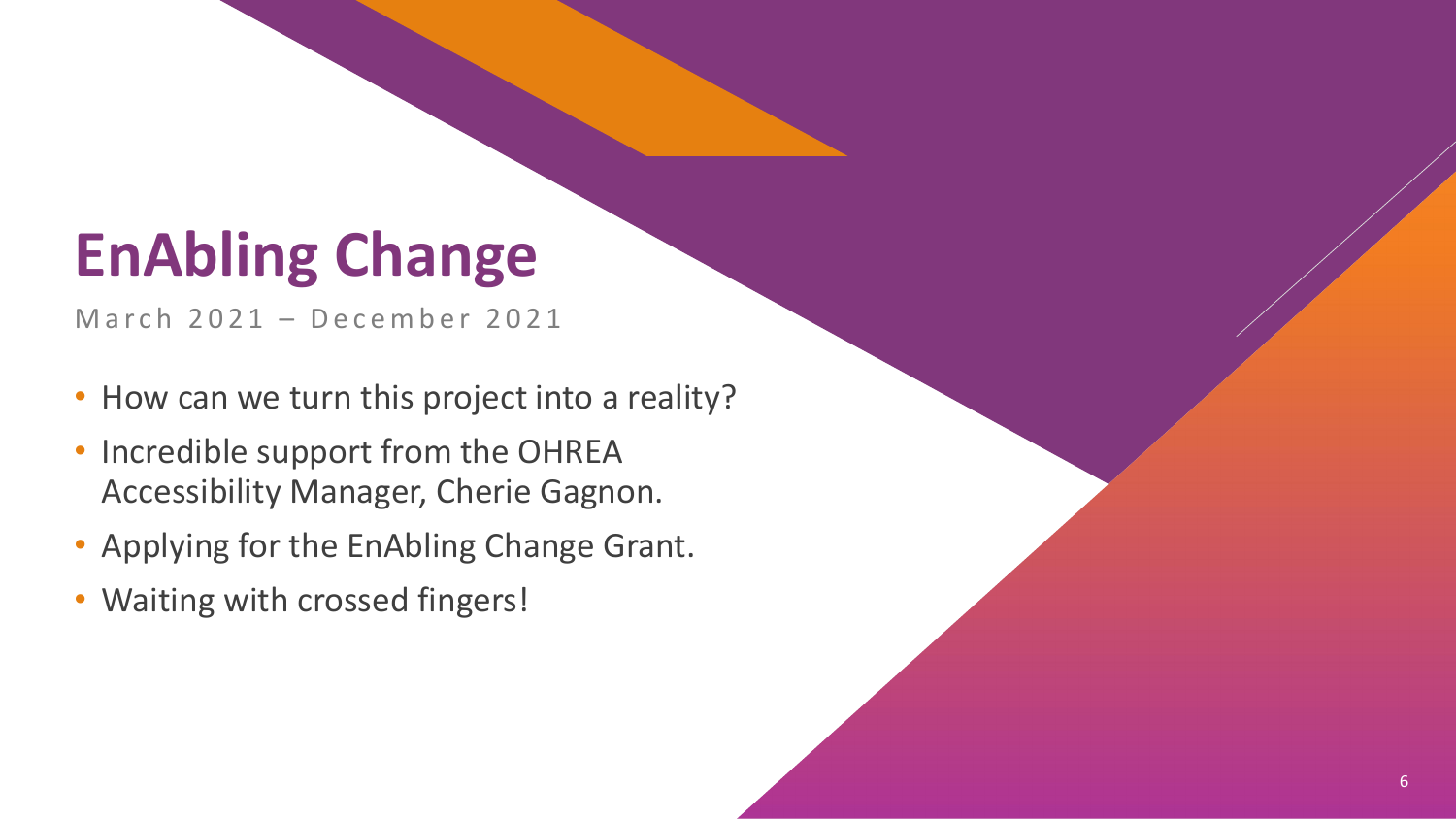## **Education, Equity, Empowerment**

January 2021  $\longrightarrow$ 

| <b>EDUCATION</b>   | Providing accessible resources for people with ADHD.<br>Facilitating workshops and seminars to raise awareness about ADHD.<br>Encouraging open discussion and collaboration.                      |
|--------------------|---------------------------------------------------------------------------------------------------------------------------------------------------------------------------------------------------|
|                    |                                                                                                                                                                                                   |
| <b>EQUITY</b>      | Encouraging students of all identities to participate in the initiative.<br>Fostering an inclusive and accessible campus for everyone.<br>Prioritizing ADHD accessible content and materials.     |
|                    |                                                                                                                                                                                                   |
| <b>EMPOWERMENT</b> | Created by a student with ADHD, for students with ADHD.<br>Providing opportunities for students with ADHD to participate in a<br>University project, and to take control of their PSE experience. |